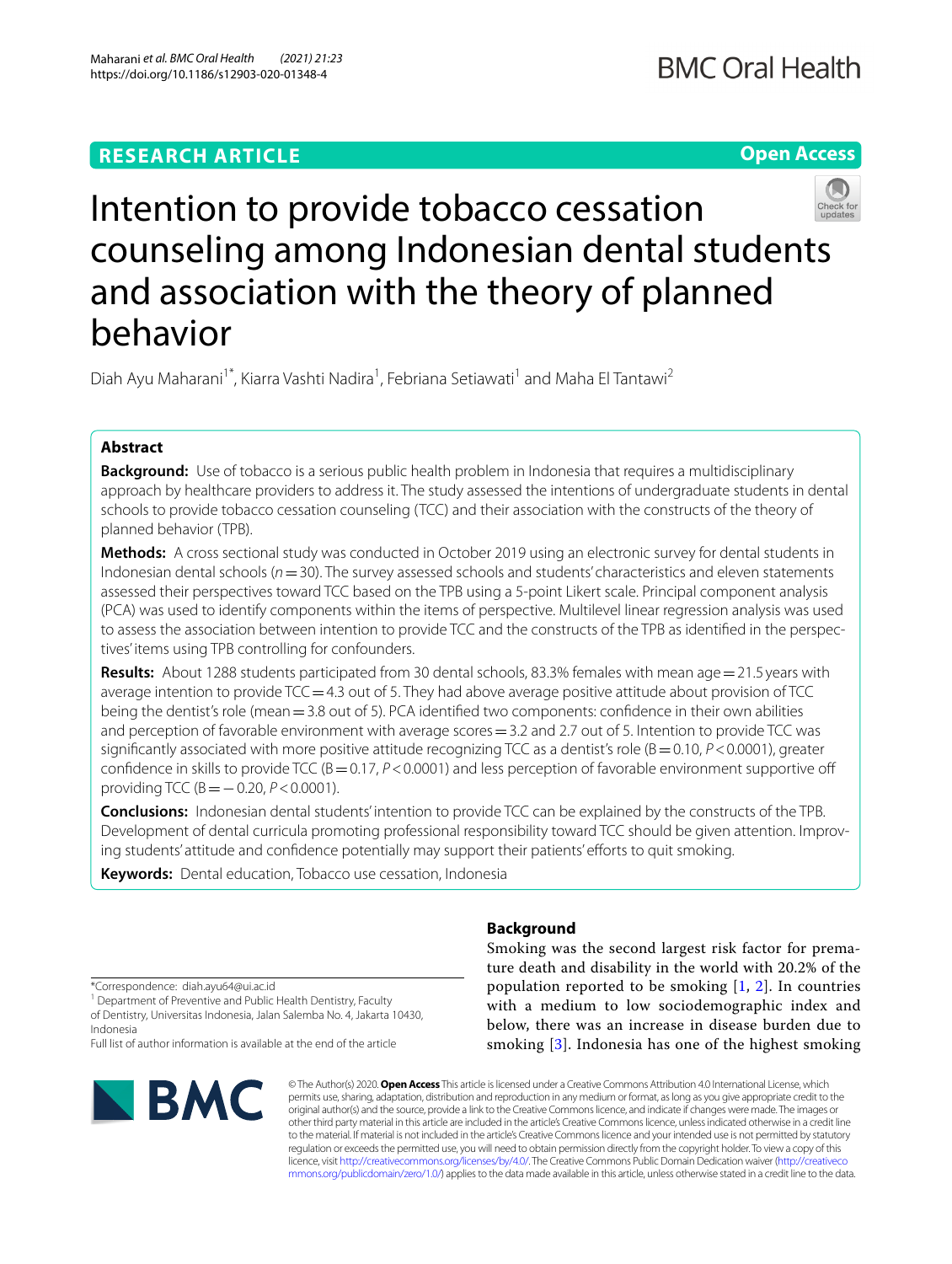prevalence in the world. Higher prevalence of smoking is seen in people living in poverty, thereby increasing their vulnerability. On average, Indonesian smokers spend 11% of their income on tobacco which further burdens families [[4\]](#page-6-3). Also, 33.8% of the population are active smokers, 65% of males are current smokers [\[5](#page-6-4)] and 79% of children younger than 15 years of age are affected by passive smoking  $[6]$  $[6]$ . The deaths caused by smoking in Indonesia account for 14.7% of total deaths, mostly from cardiovascular disease [[7](#page-6-6)]. Among adolescents under 15 years of age who smoke, 8 out of 10 tried to quit but were unsuccessful due to the addictive efects of nicotine in cigarettes [[8\]](#page-6-7). Smoking increases the risk of cancers [\[9](#page-6-8), [10](#page-6-9)] including those of oral tissues [[11](#page-6-10), [12](#page-6-11)]. In addition, the coaggregation of *Streptococcus mutans* is higher in active smokers increasing their caries risk [\[13\]](#page-6-12). Smoking also results in localized infammation of periodontal tissues [\[14,](#page-6-13) [15](#page-6-14)].

Health professionals are required to assess cigarette use and to provide counselling for patients to stop smoking [\[16\]](#page-6-15). Patients are more likely to quit smoking if health professionals encourage them to do so and help connect them with pharmacotherapy to support stopping efforts  $[17, 18]$  $[17, 18]$  $[17, 18]$  $[17, 18]$ . However, in Indonesia, only 34.6% of smokers reported ever receiving a suggestion to stop smoking by a health professional and only 40.5% were asked about their smoking history [[19](#page-6-18)]. Dentists can play a role in assessing smoking status and helping patients quit smoking [[17](#page-6-16)] because of dentists' direct and regular contact with their patients. Dentists are also the frst health professional to see the efects of smoking in the oral cavity. Thus, dentists are in an ideal position to reinforce anti-smoking messages and motivate and support smokers who want to quit smoking [[20](#page-6-19)]. Available evidence suggested that chairside behavioral interventions for tobacco cessation conducted by dentists may increase tobacco abstinence rates [[21](#page-6-20)].

Patients' awareness that dentist may be a smoking cessation resource, and dentists' confdence in their knowledge and skills to providing smoking cessation services may help patients quit smoking and improve their oral health  $[22]$  $[22]$ . Adequate modifications in the dental education curriculum was recommended to improving dentist's involvement in smoking cessation [[23](#page-6-22)]. Education and are needed for dentists to develop their knowledge and abilities [[17,](#page-6-16) [19](#page-6-18)] and foster positive attitudes toward tobacco cessation counseling (TCC)  $[24-26]$  $[24-26]$  $[24-26]$ . Most dental students are aware that TCC is within the scope of dentist services. However, lack of patients' motivation is the most important factor hindering TCC. The education period is considered the optimum time to train students to give TCC before entering the workforce [\[27,](#page-6-25) [28\]](#page-6-26).

The theory of planned behavior (TPB) posits that a specifc behavior – such as providing TCC- is predicted by the intention to engage in this behavior. Intention, in turn, is related to the attitude toward this behavior, the perceived control over this behavior and the prevailing norms in the surrounding environment toward this behavior. The TPB was previously used to explain dentists' intention to engage in several behaviors such as managing drug users [[29\]](#page-7-0), reporting suspected violence against patients [\[30](#page-7-1)], managing HIV- positive patients [[31\]](#page-7-2) and adopting preventive precautions against COVID-19  $[32]$  $[32]$ . The aim of this study was to assess Indonesian dental students' intention to provide TCC and whether this intention can be explained by the TPB. The null hypothesis was that there was no association between intention to provide TCC and the constructs of the TPB.

## **Methods**

In this cross-sectional study, all dental student in Indonesia (estimated number=6132) in 30 dental schools were invited to participate in a survey in October 2019. The study protocol was approved by the Research Ethics Committee, Faculty of Dentistry, Universitas Indonesia (#66/Ethical Approval/FKGUI/VIII/2019). Written informed consent was obtained from all participants. Students were eligible to participate if they were enrolled in a Bachelor of Dentistry program in an Indonesian dental school anywhere in the country and whether the school was public or private. Students in any program level were included provided they consented to participate.

A questionnaire was developed based on previous research [\[28\]](#page-6-26) with modifcations to ft the study purpose. The questionnaire consisted of two sections. Section 1 assessed dental schools and students attributes: whether the school was in Java or other regions, whether it was public or private, student's age in years at last birthday, gender (male or female), program level (preclinical or clinical) and smoking status (never, former and current). Section 2 included 11 statements assessing students' perspectives regarding TCC including attitude, perceived confdence to provide TCC and support to TCC based on patients' acceptability and dental clinic setup. These items corresponded to the constructs of the TPB: attitude toward behavior, perceived control and subjective norms [[33\]](#page-7-4). Each of the 11 items was scored on a 5-point Likert scale ranging from Strongly Agree (code 1), Agree, Neutral, Disagree, Strongly Disagree (code 5).

The English questionnaire was translated to Bahasa Indonesia in accordance with the cross-cultural adaptation process guidelines  $[34]$  $[34]$  $[34]$ . Face validity of the questionnaire was assessed by 5 students to ensure clarity and wording comprehensiveness. The questionnaire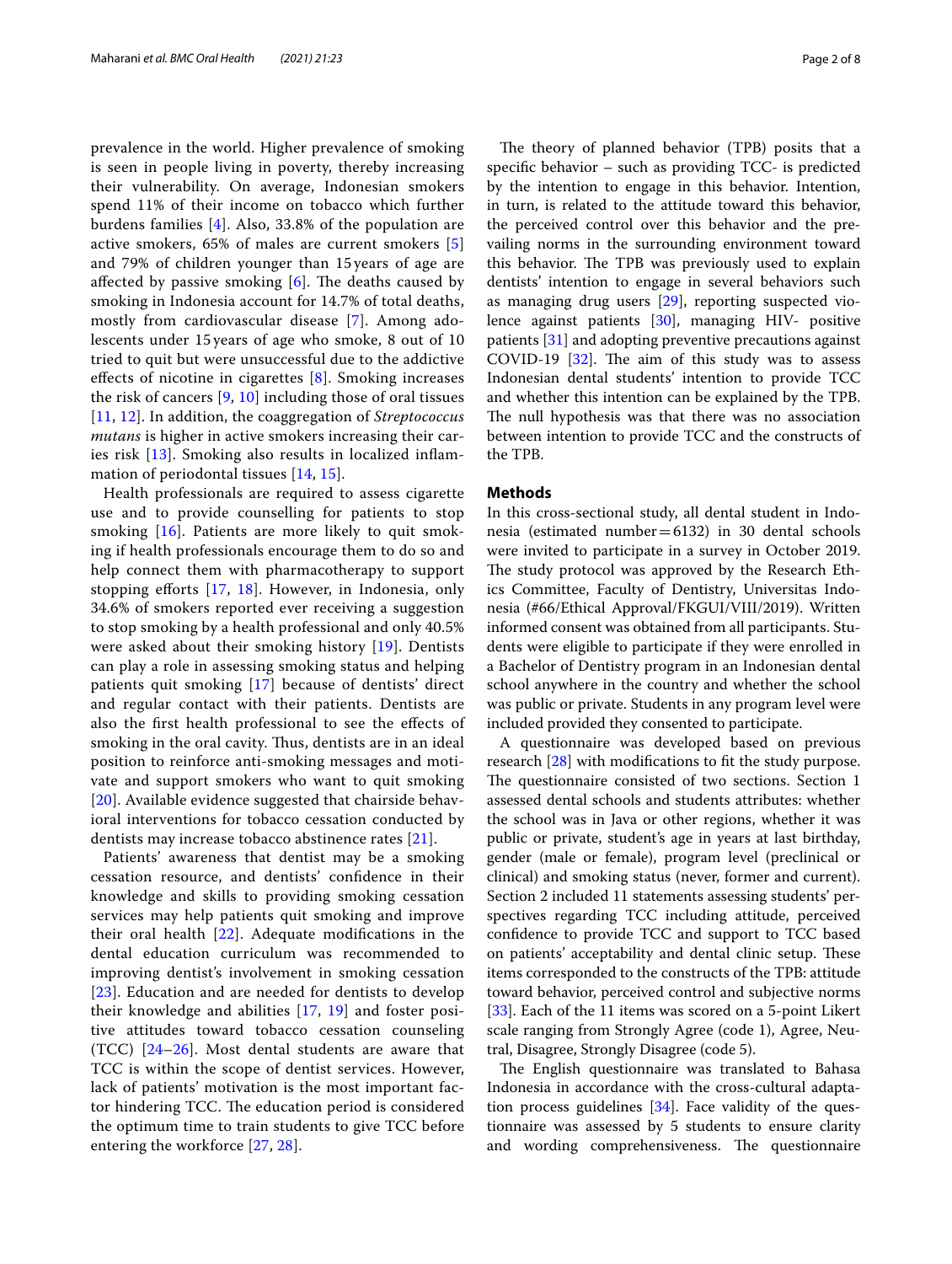was uploaded to Google Forms. A link to the electronic questionnaire was sent to the coordinators of the dental school in each of the 30 universities in Indonesia. The coordinators distributed the links to the dental students in their respective schools. The completion of the survey was unsupervised and non-obligatory. To ensure that the questionnaire was flled by students, they needed to enter their national student's ID number. The survey period was limited to 1 month.

#### **Data analysis**

IBM SPSS Statistics for Windows, version 23.0 (SPSS Inc., Chicago, USA) was used for data analysis. Descriptive statistics were calculated as frequencies and percentages or means and standard deviations. Principal component analysis (PCA) was used to identify the main components present within the items representing students' perspectives regarding TCC after the calculation of Kaiser-Meyer-Olkin (KMO) measure of sampling adequacy and the *p* value of Bartlett's test of sphericity to assess the suitability of data to PCA. Varimax rotation with Kaiser normalization was used. Loadings <0.35 were suppressed to facilitate interpretations of loadings. Cronbach alpha was used to assess the internal consistency of the items forming the components identifed by PCA. A score was calculated for the items forming each component by averaging the scores of all included items creating scores that ranged from 1 (strongly agree: least negative) to 5 (strongly disagree: most negative). Multilevel linear regression analysis was used based on the Generalized Linear Mixed models procedures in SPSS to account for the clustering of students within dental schools where students represented level 1 and schools represented level 2. The dependent variable was intention to deliver TCC on a score from 1 to 5 with scores reversed so that score 5 indicated the greatest intention. The fixed effect dependent factors were dental school attributes (region and type of school) and student's attributes (age, gender, program level and smoking status) in addition to items as classifed by PCA. Dental schools were entered as random efect variables. Regression coeffcient, 95% confdence intervals (CI) and *p* values were calculated. Signifcance was set at 5%.

### **Results**

The survey was sent to 6132 and 1288 students responded (response rate $=21%$ ). Descriptive data of the Indonesian dental students participating this study are shown in Table [1](#page-2-0). Half the participants were from Java (50.3%). Most of them were from public dental schools (64.5%), in the clinical level of the program (52.8%) and females (83.3%) with mean age  $=21.5$  years. The majority never smoked (90.6%) and on average, they expressed an

# <span id="page-2-0"></span>**Table 1 Attributes of Indonesian dental students participating in the study**

| Region                                       | Java: n (%)           | 648 (50.3)  |
|----------------------------------------------|-----------------------|-------------|
|                                              | Outside Java: n (%)   | 640 (49.7)  |
| Type of school                               | Public: n (%)         | 831 (64.5)  |
|                                              | Private: n (%)        | 457 (35.5)  |
| Program level                                | Preclinical: n (%)    | 608 (47.2)  |
|                                              | Clinical: n (%)       | 680 (52.8)  |
| Age                                          | Mean (SD)             | 21.5(1.4)   |
| Gender                                       | Male: n (%)           | 215(16.7)   |
|                                              | Female: n (%)         | 1073 (83.3) |
| Student's smoking status                     | Never smoked: n (%)   | 1167 (90.6) |
|                                              | Former smoker: n (%)  | 103(8.0)    |
|                                              | Current smoker: n (%) | 18 (1.4)    |
| Intends to advise patient to<br>quit smoking | Mean (SD)             | 4.30 (0.78) |

intention to advise patients to quit smoking (mean  $=4.30$ ) out of 5).

Figure [1](#page-3-0) and Table [2](#page-3-1) show that the extent of agreement/ disagreement with various statements describing students' perspective toward TCC. The students generally disagreed (mean=3.80) that TCC is not part of dentist's role indicating a positive attitude toward TCC. They had a perspective that was more positive than negative regarding students' ability to deliver TCC including that patients would listen to students delivering TCC, that they would expect TCC from students, that assessing smoking history will not be considered intrusive, will upset patient-dentist relationship or will alienate patients  $(mean > 3$  out of 5). They had less positive perspective of patients' interest in quitting smoking, the possibility to provide TCC because of limited clinic time or the presence of pathway to refer patients to quit (mean  $\leq$ 3).

One of the 11 items assessing perspective described the intention to give TCC and another one described attitude (considering TCC to be dentist's role). The other nine items were included in the PCA as shown in Table [3](#page-4-0).  $KMO = 0.83$  and P of Bartlett's test <0.0001 indicating the suitability of data to PCA. The nine items loaded on two components: students' confdence and favorable environment. Students' confdence included 5 items with loadings ranging from 0.452 to 0.708 and favorable environment included 4 items with loadings ranging from 0.514 to 0.763. Three items loaded on both components and were included in the component where they had greater loading. The two components explained 48.8% of the variation among students' in perspective regarding TCC.

Cronbach alpha for the internal consistency of the fve items representing student's confdence was 0.72 and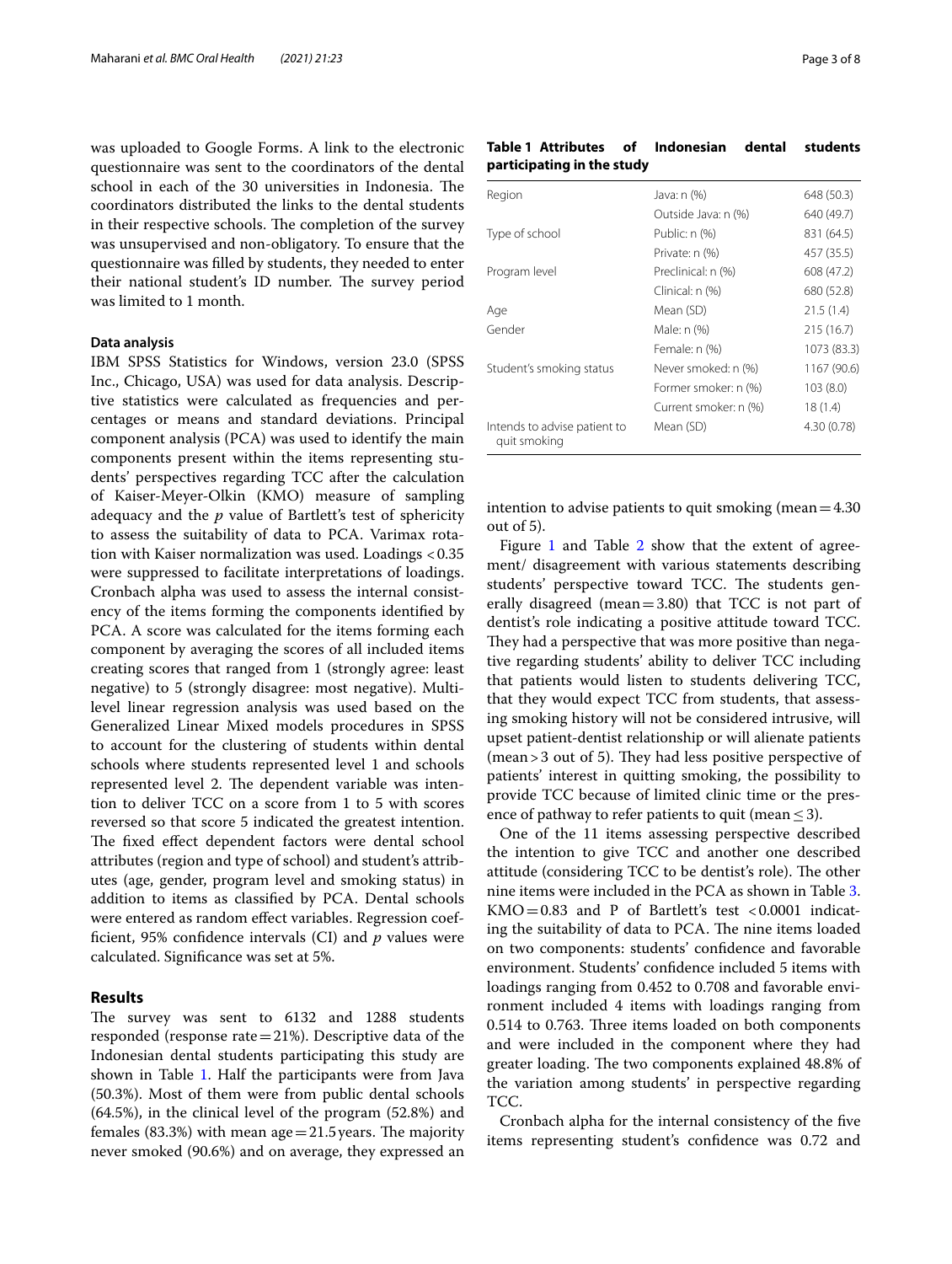

<span id="page-3-1"></span><span id="page-3-0"></span>**Table 2 Distribution of Indonesian dentistry students' perspective regarding TCC**

|                                              | <b>Strongly Agree</b> | Agree       | <b>Neutral</b> | <b>Disagree</b> | <b>Strongly Disagree</b> |
|----------------------------------------------|-----------------------|-------------|----------------|-----------------|--------------------------|
| Dont consider TCC part of the dentist's role | 23 (1.8%)             | 83 (6.4%)   | 276 (21.4%)    | 669 (51.9%)     | 237 (18.4%)              |
| Many patients are not motivation to guit     | 290 (22.5%)           | 608 (47.2%) | 230 (17.9%)    | 123 (9.5%)      | 37 (2.9%)                |
| TCC ineffective with no health problems      | 203 (15.8%)           | 495 (38.4%) | 317 (24.6%)    | 217 (16.8%)     | 56 (4.3%)                |
| Clinical time is limited for TCC.            | 94 (7.3%)             | 307 (23.8%) | 469 (36.4%)    | 355 (27.6%)     | 63 (4.9%)                |
| No referral pathway for smoking patients     | 72 (5.6%)             | 312 (24.2%) | 527 (40.9%)    | 298 (23.1%)     | 79 (6.1%)                |
| Patients dont listen to dental students'TCC  | 43 (3.3%)             | 260 (20.2%) | 566 (43.9%)    | 349 (27.1%)     | 70 (5.4%)                |
| Patients dont expect TCC from students       | 40 (3.1%)             | 256 (19.9%) | 546 (42.4%)    | 374 (29.0%)     | 72 (5.6%)                |
| Assesing smoking history is intrusive        | 25 (1.9%)             | 233 (18.1%) | 580 (45.0%)    | 386 (30.0%)     | 64 (5.0%)                |
| TCC upsets dentist-patient relationship      | 35 (2.7%)             | 243 (18.9%) | 384 (29.8%)    | 499 (38.7%)     | 127 (9.9%)               |
| TCC alienates patients                       | 29 (2.3%)             | 184 (14.3%) | 416 (32.3%)    | 514 (39.9%)     | 145 (11.3%)              |

the mean (SD) 3.2 (0.6) out of 5 indicating higher than average perception of confdence. Alpha for the internal consistency of the items representing the favorable environment was 0.65 and the mean (SD) was 2.7 (0.7) out of 5 indicating lower than average perception of favorable environment.

Table [4](#page-4-1) shows the association between intention to provide TCC and various factors using multilevel linear regression analysis. Students in public schools expressed significantly greater intention to provide TCC ( $B=01.5$ , 95% CI: 0.03, 0.26). Students who were never and former

smokers were signifcantly more likely to express intention to provide TCC than those who were current smokers (B=0.70, 95% CI: 0.34, 1.06 and B=0.60, 95% CI: 0.22, 0.98). Students who had more positive attitude that TCC is part of dentist's role were signifcantly more likely to express intention to provide TCC  $(B=0.10,$ 95% CI: 0.05, 0.15). Students with greater confdence in their ability to provide TCC were signifcantly more likely to report intending to provide TCC  $(B=0.17,$ 95% CI: 0.09, 0.25). On the other hand, students reporting greater perception of environment favorable to TCC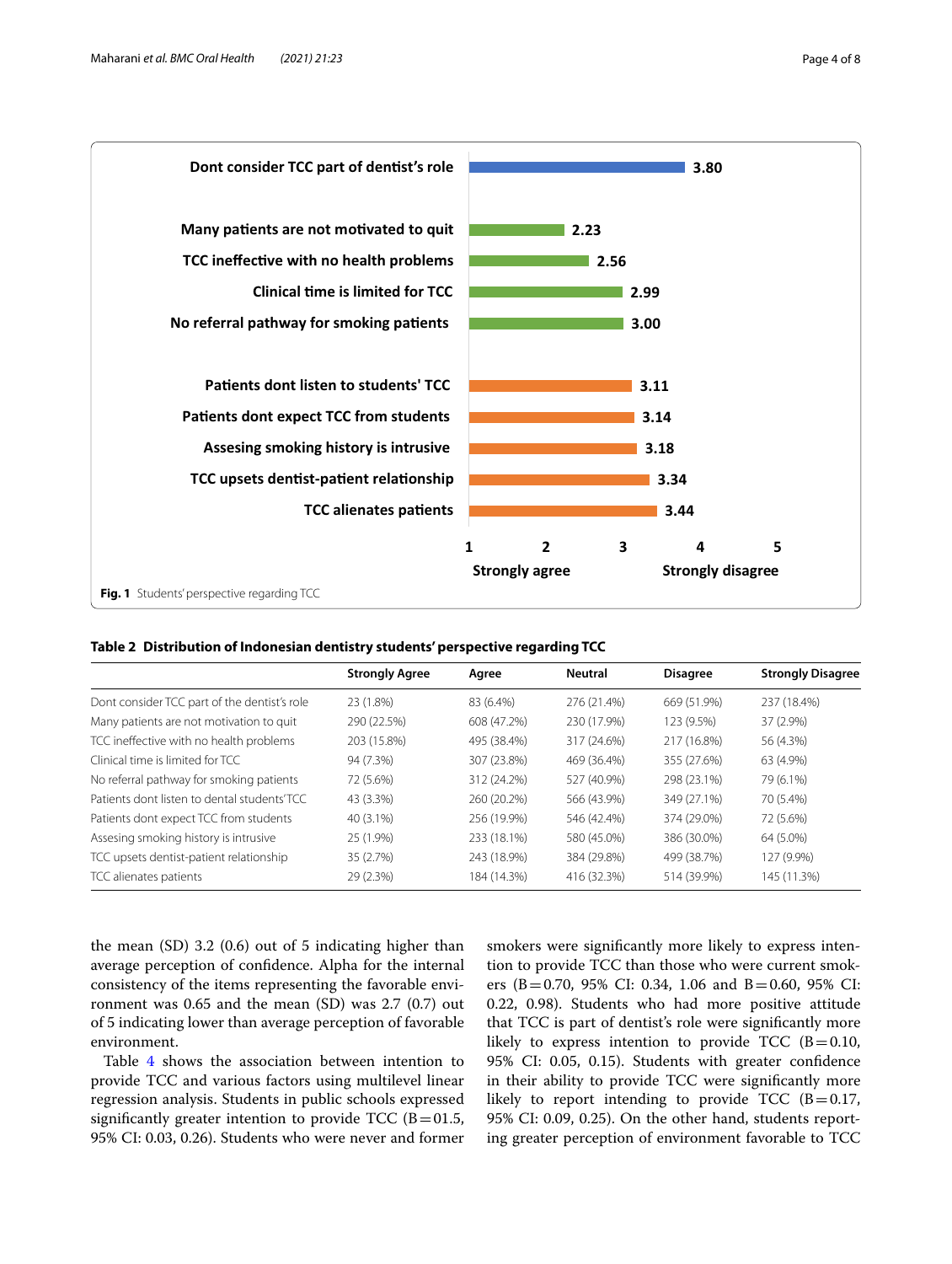| Items                                                                  | Student's confidence | Favorable<br>environment |
|------------------------------------------------------------------------|----------------------|--------------------------|
| I cannot determine a patient's smoking history without being intrusive | 0.452                |                          |
| Patients do not expect TCC from a dental student                       | 0.659                | 0.357                    |
| Patients do not listen to dental students during TCC                   | 0.681                | 0.358                    |
| I am concerned that the message of TCC may alienate patients           | 0.708                |                          |
| Giving unwanted TCC may upset the dentist-patient relationship         | 0.696                |                          |
| Many tobacco-using patients do not have the motivation to quit         |                      | 0.514                    |
| TCC is ineffective unless the patient has a related health problem     | 0.350                | 0.560                    |
| Clinical time is too limited to do counselling                         |                      | 0.756                    |
| There is no referral pathway for tobacco-using patients                |                      | 0.763                    |

### <span id="page-4-0"></span>**Table 3 PCA of dental students' perspectives toward TCC**

<span id="page-4-1"></span>**Table 4 Multilevel analysis for factors associated with intention to provide TCC**

| <b>Factors</b>                               | B (95% CI)                    | P value               |
|----------------------------------------------|-------------------------------|-----------------------|
| Java versus outside Java                     | $0.09$ ( $-0.02$ , 0.20)      | 0.11                  |
| Public versus private dental school          | 0.15(0.03, 0.26)              | 0.01 <sup>a</sup>     |
| Clinical versus preclinical program<br>level | $-0.03$ ( $-0.14$ , 0.09)     | 0.62                  |
| Age                                          | $-0.02$ ( $-0.06, 0.02$ )     | 0.36                  |
| Female versus male                           | $-0.02$ ( $-0.14$ , 0.10)     | 0.78                  |
| Never smoker versus current smoker           | 0.70(0.34, 1.06)              | < 0.0001 <sup>a</sup> |
| Former smoker versus current smoker          | 0.60(0.22, 0.98)              | 0.002a                |
| TCC is part of dentist's role                | 0.10(0.05, 0.15)              | < 0.0001 <sup>a</sup> |
| Student's confidence score                   | 0.17(0.09, 0.25)              | < 0.0001 <sup>a</sup> |
| Favorable environment score                  | $-0.20$ ( $-0.27$ , $-0.13$ ) | < 0.0001 <sup>a</sup> |

B: regression coefficient, *CI* Confidence interval, <sup>a</sup> statistically significant at *P*<0.05, Schools included as random efect variable

were signifcantly less likely to report intention to provide TCC (B =  $-0.20$ , 95% CI:  $-0.27$ ,  $-0.13$ ).

## **Discussion**

Dental Indonesian students' intention to deliver TCC was associated with more positive attitude towards dentist's role in TCC, greater confdence in the ability to deliver TCC and less favorable supporting environment concerning patients' motivation and clinic setup. The null hypothesis of the study is, thus, rejected and the intention to deliver TCC can be explained by the constructs of the TPB.

In the present study, dental students' intention to deliver TCC was high. This high level agrees with another study in Hong Kong [\[28](#page-6-26)] reporting that 96% of dental students indicated that they would advise patients to stop smoking later in their careers. It was also found that 72% agreed that counseling to motivate patients to stop smoking is part of the dentist's role [\[28](#page-6-26)]. A systematic review [[27](#page-6-25)] reported that 54 to 96% of students in several studies planned to provide TCC. In the present study, the attitude regarding dentists' role in TCC was positive. Furthermore, other studies reported that 40 to 98.1% of dental students agreed that dental professionals had a role in TCC [[27](#page-6-25)].

Student's confdence was positively associated with intention to provide TCC in the present study. Adequate training increases students' confdence in their ability to help patients quit smoking and provides a structured approach that they can follow to achieve this objective. Several techniques [\[35](#page-7-6)] are available to enable dental professionals' to help their patients quit smoking including behavioral interventions such as the 5As intervention for patients who are ready to quit: Ask, Advise, Assess, Assist, Arrange and the 5Rs for patients who are not yet ready to quit (Relevance, Risks, Rewards, Roadblocks and Repetitions) [\[36\]](#page-7-7); nicotine replacement therapy (NRT), pharmacological therapy and referral to specialized centers. These methods need to be incorporated into dental curricula and continuing education activities. The study fndings agree with Ching et al. [\[28\]](#page-6-26) who reported that what most inhibited dental students from counseling patients to quit smoking was the feeling of not having sufficient skills to provide TCC.

In the present study, the intention to provide TCC was negatively associated with the presence of a favorable environment that was more strongly loaded by clinic setup factors than patient motivation factors. This may be explained by dental students' perceiving no need for their own efforts to help patients quit smoking due to the presence of a clinic setup that helps achieve this without their direct involvement. On the other hand, Pendharkar et al. [[37\]](#page-7-8) reported that lack of time in the clinic prevented dental students from providing interventions for patients to quit smoking. The inverse association between patient motivation and dental students' intention to provide TCC in the present study disagrees with Ching et al. [[28](#page-6-26)] and a systematic review [[27](#page-6-25)] reporting that patients' lack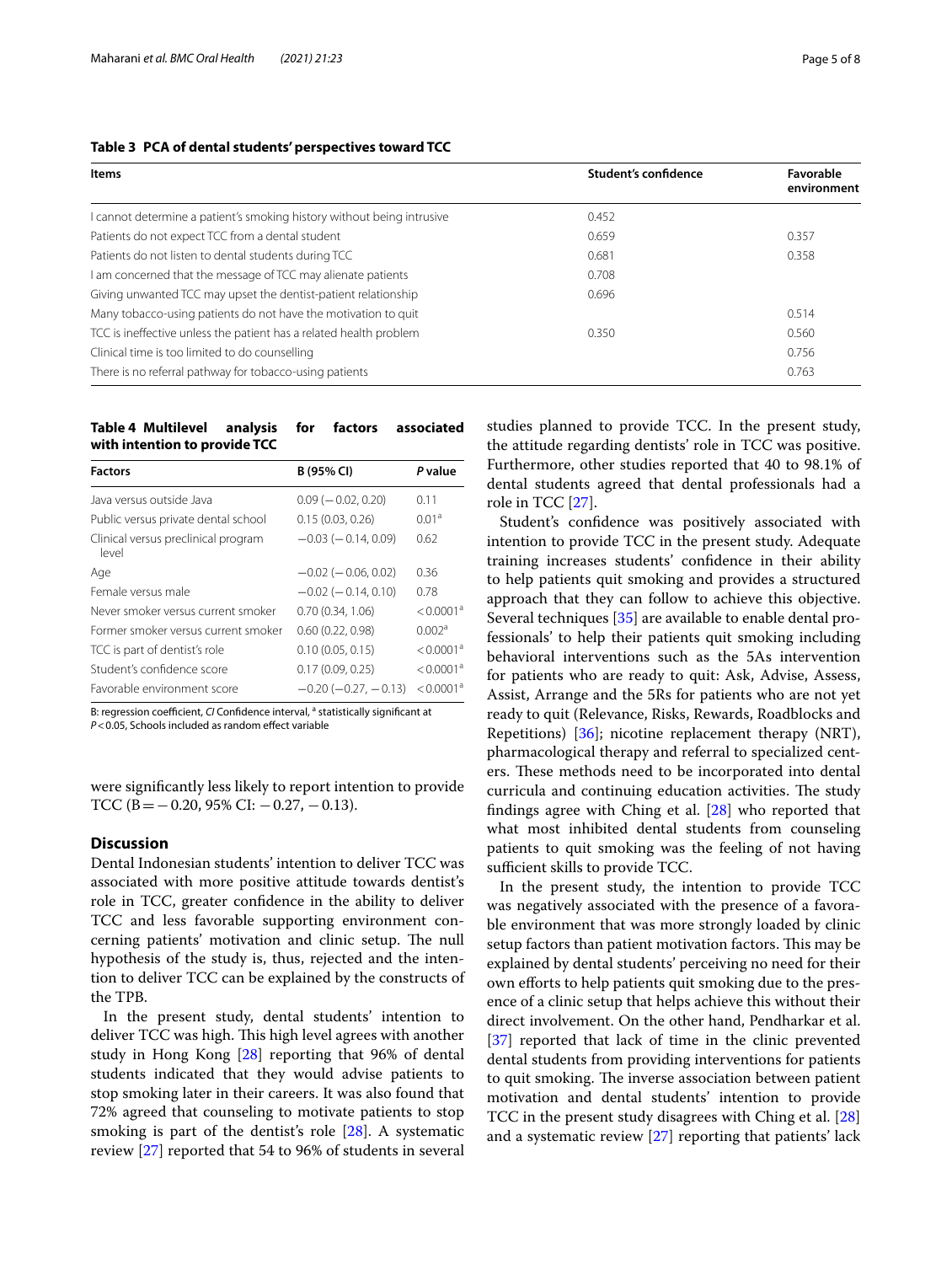of motivation was a barrier against their involvement in TCC. Motivating patients to quit smoking is a skill that can be developed in dental students using proper techniques such as motivational interviewing [\[38](#page-7-9), [39](#page-7-10)]. It is important that dental students learn the importance and acquire the skills for such proactive, upstream approaches to protect against the harmful oral health efects of tobacco rather than follow a reactive, downstream approach by treating tobacco efects on the hard and soft tissues of the oral cavity. In addition, these skills help integrate dental students and dentists in the healthcare team to fght the deleterious efects of tobacco on health and wellbeing.

The present study showed that dental students' intention to provide TCC was associated with the constructs of the TPB. Similarly, the TPB was previously used to explain compliance with tobacco free policy among university students [[40\]](#page-7-11) and predict smoking behaviors among students  $[41]$  $[41]$  $[41]$ . The advantages of using TPB for this study is that TPB provides a conceptual framework to explain behavior, which is crucial in guiding the development of training to prepare dental students to meet the needs of TCC [[29\]](#page-7-0). Furthermore, TPB is characterized by several features that may help explain its widespread use as a model for the prediction and change of behavior [\[42](#page-7-13)]. TPB focuses directly on the determinants of behaviors, ofers a clearly specifed structural model, which provides a conceptual framework and theoretical constructs for analyzing determinants of the behavior under consideration  $[42]$ . The present study thus fills a knowledge gap by providing insights into the association between the TPB and intention to offer TCC among dental students in Indonesia.

In this study, students who did not smoke or were former smokers had greater intention to deliver TCC than students who were current smokers. Previous studies also stated that dentist smoking was a signifcant factor associated with giving TCC to patients [[43](#page-7-14)[–45](#page-7-15)]. Non-smoking dentists believe that dentists should help patients stop smoking, set good examples, have an infuence on policy, efectively facilitate and provide treatment for smoking cessation. Conversely, dentists who smoke were reported to not record a patient's smoking history or provide counseling to stop smoking in patients [[43,](#page-7-14) [44](#page-7-16)]. Therefore, interventions are needed to help dentists who smoke quit smoking. Further results showed that students in public university expressed signifcantly greater intention to provide TCC. Admission into public universities is highly competitive, therefor public university students might have positive attitude, awareness [[46](#page-7-17)] and literacy [[47\]](#page-7-18).

The large number of dental schools as well the inclusion of dental students from various dental schools are major strengths of the study. There are some limitations, however. The cross-sectional design suggests association but cannot support causality. Future longitudinal studies are needed to follow reported intention to deliver TCC over time and ascertain whether it would be associated with delivery of TCC. Some dental schools had lower response rate than others which may be attributed to the lack of onsite coordinators or their inability to collect adequate responses. The overall response rate was also low and may have introduced some selection bias afecting the representativeness of the study for Indonesian dental students. However, this low rate was previously reported for electronic surveys [[48\]](#page-7-19). In addition, volunteer bias cannot be ruled out. It may suggest possible overestimation of intention to deliver TCC and underestimation of the percentage of students who were current smokers. For example, the percentage of current smokers in the present study was much lower than that of the general adult population in Indonesia recorded at 34.8% [\[7](#page-6-6)] which may be partly attributed to the greater awareness of dental students than the general population and partly to under reporting.

According to the clinical practice guideline for treating tobacco use and dependence, clinicians are responsible for providing repeated interventions, documenting tobacco use status and providing brief cessation counselling [\[16\]](#page-6-15). It was reported that 70% of smokers see a physician, and almost one third see a dentist  $[16]$  $[16]$  $[16]$ . Therefor it is important for dental students to learn and implement evidence-based guidelines, which provides recommendations for clinical approaches in diferent settings. Training of dental students on tobacco cessation in dental schools is indispensable. Academic institutions play a vital role in tobacco control strategies through tobacco dependence intervention education. Dental schools are recommended to incorporate tobacco prevention and cessation intervention education into their curricula. Students can implement brief tobacco cessation counseling and can afect healthier patient outcomes [[39\]](#page-7-10). As future licensed professionals, graduates will have knowledge, abilities and confdence to ofer their patients brief TCC tailored to their specifc health concerns and address an identifed global health priority.

#### **Conclusions**

Indonesian dental students' intention to provide TCC can be explained by the constructs of the TPB. The findings have implications for dental students' training which should aim at fostering positive attitude and developing confdence in their abilities to provide TCC. In addition to the traditional focus on increasing students' knowledge, educational programs should also aim to promote soft learning outcomes. Furthermore, dental students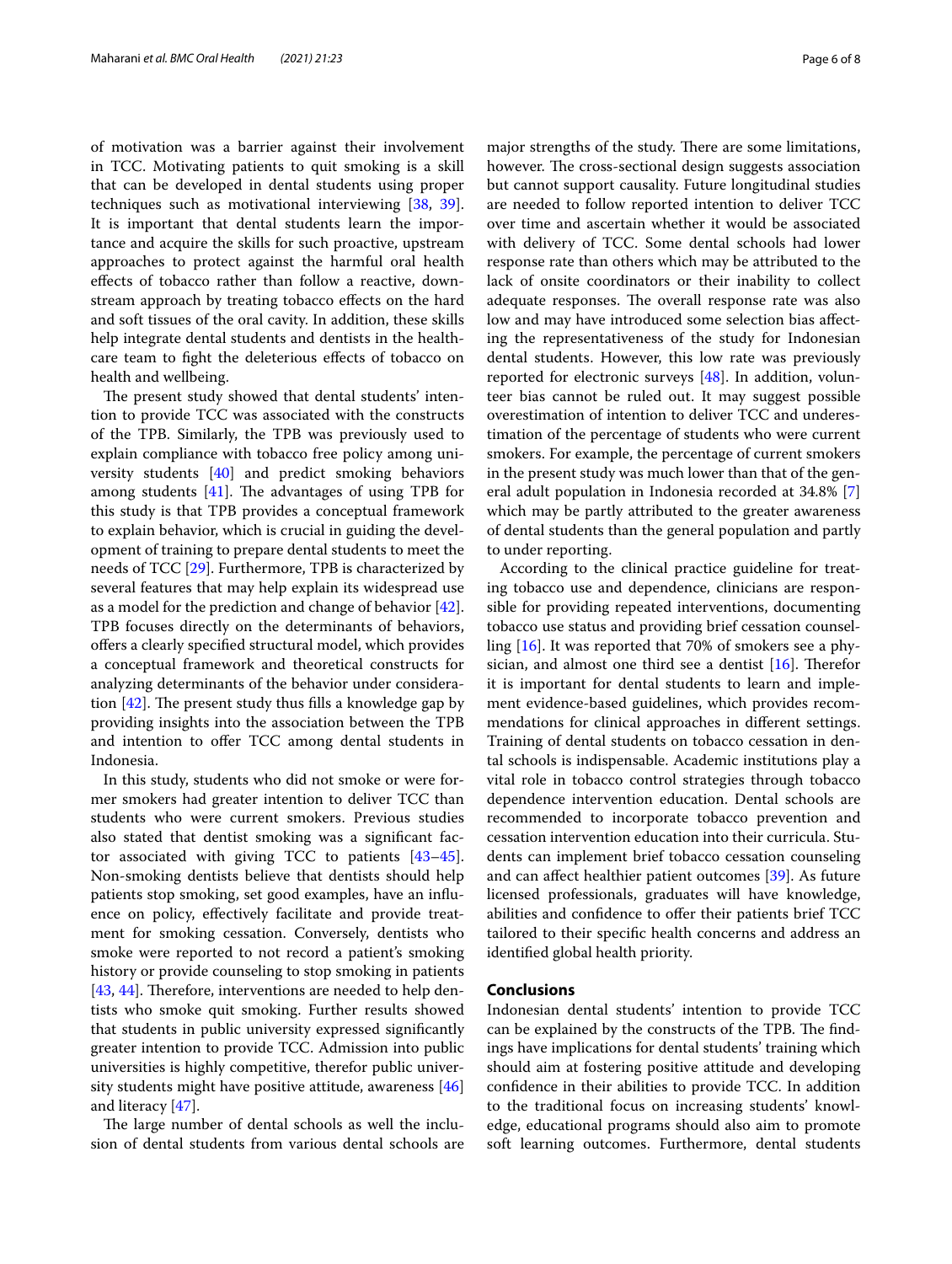#### **Abbreviations**

TCC: Tobacco Cessation Counseling; TPB: Theory of Planned Behavior; PCA: Principal component analysis.

#### **Acknowledgements**

Not applicable.

#### **Authors' contributions**

DAM and FS supervised the study and contributed to the conception of the study. KVN contributed to the acquisition of data. MET contributed to the statistical analysis and data interpretation. DAM and MET revised the manuscript critically for important intellectual content and contributed to the drafting and fnalizing of the manuscript. DAM acted as a liaison to obtain ethical clearance. All authors read and approved the fnal manuscript.

#### **Funding**

This research was supported by grants from Universitas Indonesia. Financial support included for the data collection and presentation of results.

#### **Availability of data and materials**

The raw data are available from the authors to any author who wishes to collaborate with us.

#### **Ethics approval and consent to participate**

Ethical approval was granted by the Research Ethics Committee of the Faculty of Dentistry, Universitas Indonesia. This research was conducted in full accordance with the World Medical Association Declaration of Helsinki. The principal investigator is responsible for ensuring the confdentiality of the study documents and protecting the anonymity of all respondents. Written informed consent was provided by the parents and participating adolescents assented to participating.

#### **Consent for publication**

Not applicable.

#### **Competing interests**

The authors declare that they have no competing interests.

#### **Author details**

<sup>1</sup> Department of Preventive and Public Health Dentistry, Faculty of Dentistry, Universitas Indonesia, Jalan Salemba No. 4, Jakarta 10430, Indonesia. 2 Department of Pediatric Dentistry and Dental Public Health, Faculty of Dentistry, Alexandria University, Alexandria, Egypt.

#### Received: 16 October 2020 Accepted: 22 November 2020 Published online: 07 January 2021

#### **References**

- <span id="page-6-0"></span>1. Forouzanfar MH, Afshin A, Alexander LT, et al. Global, regional, and national comparative risk assessment of 79 behavioural, environmental and occupational, and metabolic risks or clusters of risks, 1990–2015: a systematic analysis for the Global Burden of Disease Study 2015. Lancet. 2016;388:1659–724.
- <span id="page-6-1"></span>2. WHO global report on trends in prevalence of tobacco smoking 2000- 2025. 3rd ed. World Health Organization. Geneva; 2019.
- <span id="page-6-2"></span>3. Reitsma MB, Fullman N, Ng M, et al. Smoking prevalence and attributable disease burden in 195 countries and territories, 1990–2015: a systematic analysis from the Global Burden of Disease Study 2015. Lancet. 2017;389:1885–906.
- <span id="page-6-3"></span>4. Agustina R, Dartanto T, Sitompul R, et al. Universal health coverage in Indonesia: concept, progress, and challenges. Lancet. 2019;393:75–102.
- <span id="page-6-4"></span>5. WHO Report on the Global Tobacco Epidemic, 2019. World Health Organization. Geneva; 2019.
- <span id="page-6-5"></span>6. Mbulo L, Palipudi KM, Andes L, et al. Secondhand smoke exposure at home among one billion children in 21 countries: fndings from the global adult tobacco survey (GATS). Tob Control. 2016;25(e2):e95–e100.
- <span id="page-6-6"></span>World Health Organization. Regional Office for South-East Asia. 2018. WNTD: Indonesia factsheet. World Health Organization. Regional Office for South-East Asia.
- <span id="page-6-7"></span>8. Kaufman M, Merritt A, Rimbatmaja R, Cohen J. 'Excuse me, sir. Please don't smoke here'. A qualitative study of social enforcement of smoke-free policies in Indonesia. Health Policy Plan. 2015;30:995–1002.
- <span id="page-6-8"></span>9. Jacob L, Freyn M, Kalder M, Dinas K, Kostev K. Impact of tobacco smoking on the risk of developing 25 diferent cancers in the UK: a retrospective study of 422,010 patients followed for up to 30 years. Oncotarget. 2018;9(25):17420–9.
- <span id="page-6-9"></span>10. Agudo A, Bonet C, Travier N, González CA, et al. Impact of cigarette smoking on cancer risk in the European prospective investigation into cancer and nutrition study. J Clin Oncol. 2016;30:4550–7.
- <span id="page-6-10"></span>11. Secretan B, Straif K, Baan R, et al. A review of human carcinogens--part E: tobacco, areca nut, alcohol, coal smoke, and salted fsh. Lancet Oncol. 2009;10:1033–4.
- <span id="page-6-11"></span>12. Zhang Y, He J, He B, Huang R, Li M. Efect of tobacco on periodontal disease and oral cancer. Tob Induc Dis. 2019;17:40.
- <span id="page-6-12"></span>13. Ashkanane A, Gomez GF, Levon J, Windsor LJ, Eckert GJ, Gregory RL. Nicotine Upregulates Coaggregation of Candida albicans and Streptococcus mutans. J Prosthodont. 2019;28(7):790–6.
- <span id="page-6-13"></span>14. Knight ET, Liu J, Seymour GJ, Faggion JCM, Cullinan MP. Risk factors that may modify the innate and adaptive immune responses in periodontal diseases. Periodontol 2000. 2016;71(1):22–51.
- <span id="page-6-14"></span>15. Lallier TE, Moylan JT, Maturin E. Greater sensitivity of Oral fbroblasts to smoked vs. smokeless tobacco. J Periodontol. 2017;88(12):1–17.
- <span id="page-6-15"></span>16. U.S. Public Health Service. A Clinical practice guideline for treating tobacco use and dependence: 2008 update. Am J Prev Med. 2008;35:158–76.
- <span id="page-6-16"></span>17. Neumann A, Kumar S, Bangar S, et al. Tobacco screening and cessation efforts by dental providers: a quality measure evaluation. J Public Health Dent. 2019;79(2):93–101.
- <span id="page-6-17"></span>18. Brown EM, Hayes KA, Olson LT, Battles H, Ortega-Peluso C. Dentist and hygienist smoking cessation counseling and awareness of Medicaid beneft. J Public Health Dent. 2019;79(3):246–52.
- <span id="page-6-18"></span>19. World Health Organization. Regional Office for South-East Asia. 2012. Global adult tobacco survey: Indonesia report 2011. WHO Regional Office for South-East Asia.
- <span id="page-6-19"></span>20. FDI / WHO. Tobacco or oral health: an advocacy guide for oral health professionals. Lowestoft: FDI world dental federation, Ferney Voltaire, France/ world dental press; 2005.
- <span id="page-6-20"></span>21. Carr AB, Ebbert J. Interventions for tobacco cessation in the dental setting. Cochrane Database Syst Rev. 2012;6:CD005084.
- <span id="page-6-21"></span>22. Zhang B, Bondy SJ, Diemert LM, Chaiton M. Can Dentists Help Patients Quit Smoking? The Role of Cessation Medications. J Can Dent Assoc. 2017;83:h1.
- <span id="page-6-22"></span>23. Ahmady AE, Homayoun A, Lando HA, Haghpanah F, Khoshnevisan MH. Patients' attitudes towards the role of dentists in tobacco cessation counselling after a brief and simple intervention. East Mediterr Health J. 2014;20(2):82–9.
- <span id="page-6-23"></span>24. Svetanoff E, Romito LM, Ford PT, Palenik CJ, Davis JM. Tobacco dependence education in U.S. dental assisting programs' curricula. J Dent Educ. 2015;79(4):378–87.
- 25. Nowlin JP, Lee JG, Wright WG. Implementation of recommended tobacco cessation Systems in Dental Practices: a qualitative exploration in northeastern North Carolina. J Dent Educ. 2018;82(5):475–82.
- <span id="page-6-24"></span>26. Prakash P, Belek MG, Grimes B, et al. Dentists' attitudes, behaviors, and barriers related to tobacco-use cessation in the dental setting. J Public Health Dent. 2013;73(2):94–102.
- <span id="page-6-25"></span>27. Virtue S, Waldron E, Darabos K, et al. Dental students' attitudes toward tobacco cessation in the dental setting: a systematic review. J Dent Educ. 2012;81(5):500–16.
- <span id="page-6-26"></span>28. Liu DCY, Ho TCY, Duangthip D, Gao SS, Lo ECM, Chu CH. Dental students' awareness, preparedness and barriers towards managing tobaccousing patients—a cross-sectional study. Int J Environ Res Public Health. 2019;16(10):1862.